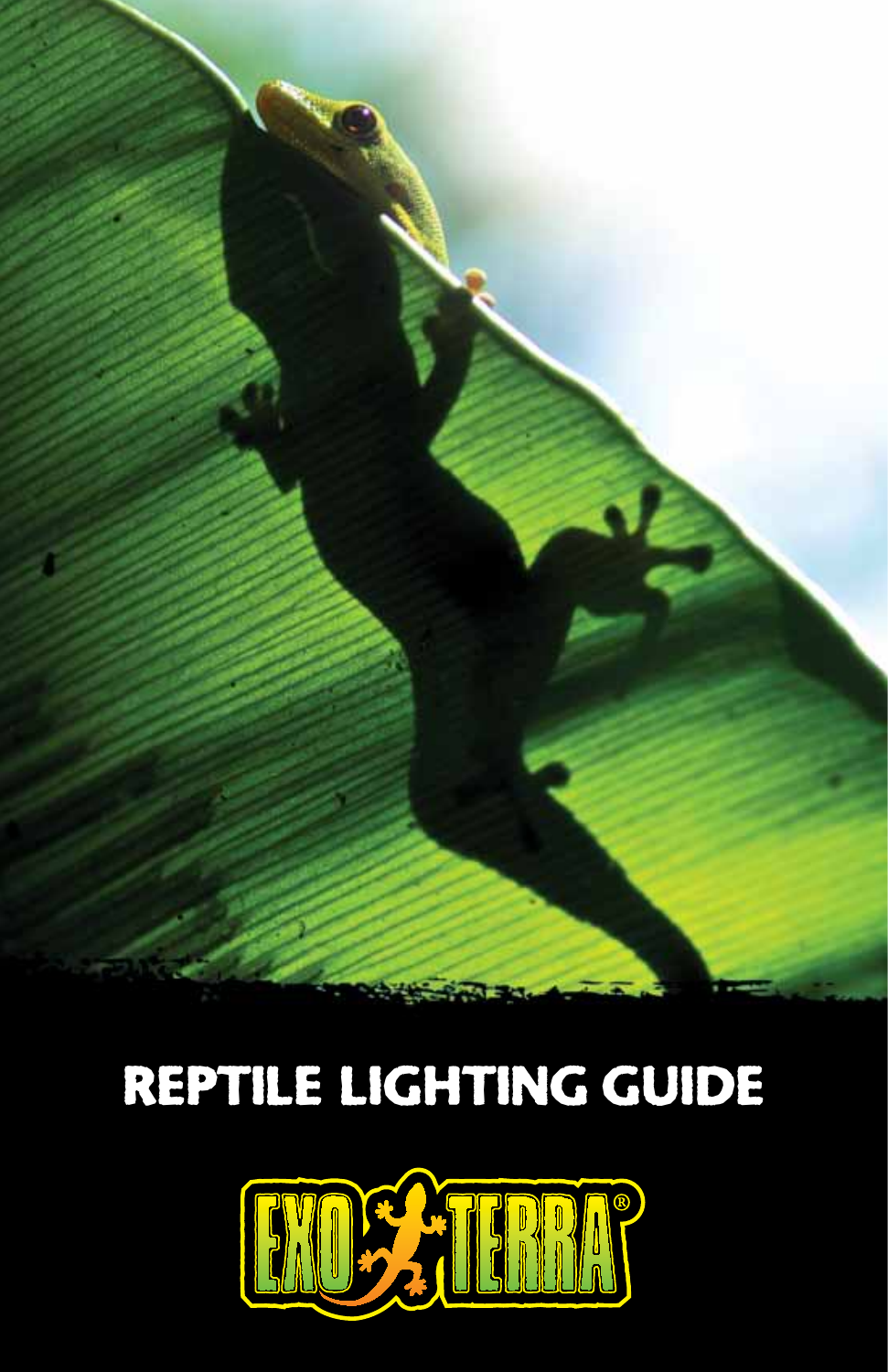### **Exo Terra Reptile Lighting**

Without the sun's energy, all life on earth would cease to exist. It is by the sun's energy that all life forces are driven. Without it, our planet would quickly radiate away its own energy in short order, making all life extinct. Although light is much more complex, there are only three facets of light that are important for reptile husbandry: ultraviolet light, visible light and infrared light. In order to create these three biological aspects of sunlight artificially, Exo Terra has developed several specialized lights. Reptiles require appropriate and high quality lighting in order to meet certain different metabolic needs. As it is almost impossible to accommodate all of these needs in a single light source, a combination of different light sources is necessary in most cases. The table at right will help you in making the right lighting choice. Not all reptiles or terrarium animals need the same amount of UVB radiation nocturnal versus daylight activity, geographical and climatological conditions (ex: rainforests versus deserts). The distance from the bulb to the animal is equally important.

| <b>Light Source</b>             | <b>UVB</b> | <b>Reptile</b><br>Vision | <b>Human</b><br>Vision | <b>Infrared</b><br><b>Heat</b> |  |
|---------------------------------|------------|--------------------------|------------------------|--------------------------------|--|
| <b>All-in-one Bulbs</b>         |            |                          |                        |                                |  |
| Sunray                          | *****      | *****                    | *****                  | ****                           |  |
| Solar Glo                       | *****      | 8888                     | 8888                   | ****                           |  |
| <b>UVB Fluorescent Bulbs</b>    |            |                          |                        |                                |  |
| Reptile UVB100                  | ***        | ****                     | ****                   | 葵                              |  |
| Reptile UVB150                  | ****       | ****                     | ****                   | 葵                              |  |
| Reptile UVB200                  | *****      | ****                     | ****                   | 县                              |  |
| Turtle UVB Bulb                 | ***        | ****                     | ****                   | 8                              |  |
| <b>Linear Fluorescent</b>       |            |                          |                        |                                |  |
| Natural Light                   |            | ****                     | *****                  | 8                              |  |
| Reptile UVB100                  | ***        | ****                     | ****                   | 县                              |  |
| Reptile UVB150                  | ****       | ****                     | ****                   | 葵                              |  |
| <b>Visual Light Bulbs</b>       |            |                          |                        |                                |  |
| Natural Light                   |            | ****                     | *****                  | 8                              |  |
| Natural Light ION               |            | ****                     | *****                  | B.                             |  |
| Reptile Vision                  |            | *****                    | 8888                   | 8                              |  |
| <b>Heat &amp; Basking Bulbs</b> |            |                          |                        |                                |  |
| Halogen Basking Spot            |            | ***                      | 8888                   | ****                           |  |
| Daytime Heat Bulb               |            | 茶茶                       | ***                    | ***                            |  |
| Daylight Basking Spot           |            | ***                      | ***                    | ****                           |  |
| Intense Basking Spot            |            | **                       | ***                    | ****                           |  |
| Night Heat Bulb                 |            | ö.                       | a.                     | 888                            |  |
| Infrared Basking Spot           |            | ڿ                        | 葵                      | *****                          |  |
| Swamp Basking Spot              |            | **                       | ***                    | ****                           |  |
|                                 |            |                          |                        |                                |  |





Reptile Lighting **Exo Terra Reptile Lighting**  $10$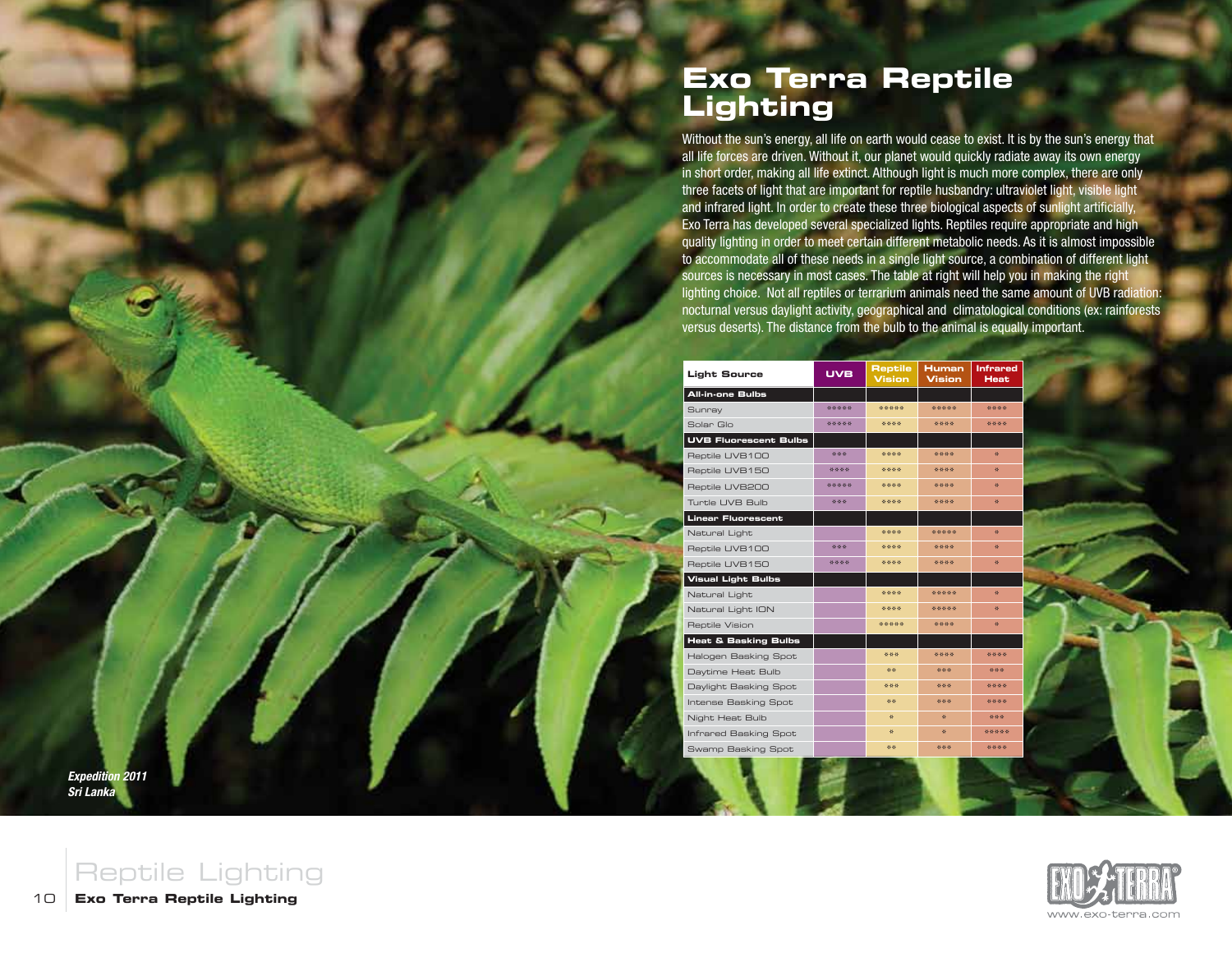

## **UVB Rating System**

| <b>LIZARDS</b>                  |                                        |                  |  |  |
|---------------------------------|----------------------------------------|------------------|--|--|
| <b>NAME</b>                     | <b>LATIN NAME</b>                      | <b>UV RATING</b> |  |  |
| Bearded & Rankin's Dragon       | Pogona vitticeps & Pogona henrylawsoni | *****            |  |  |
| Leopard Gecko                   | Eublepharis macularius                 |                  |  |  |
| Green Iquana                    | Iquana iquana                          | ***              |  |  |
| <b>Veiled Chameleon</b>         | Chamaeleo calyptratus                  | ***              |  |  |
| Spiny-tailed lizards            | Uromastyx spec.                        | *****            |  |  |
| Panther Chameleon               | Chamaeleo pardalis                     | ***              |  |  |
| Chinese Water Dragon            | Physignathus cocincinus                | ***              |  |  |
| Anoles (Green & Bahama)         | Anolis carolinensis & sagrei           | ***              |  |  |
| <b>Crested Geckos</b>           | Rhacodactylus ciliates &               |                  |  |  |
|                                 | Rhacodactylus auriculatus              | ***              |  |  |
| Day Geckos                      | Phelsuma spec.                         | ****             |  |  |
| <b>Collard Lizard</b>           | Crotaphytus collaris                   | ****             |  |  |
| <b>Steppe Runner</b>            | Eremias arquta                         | ***              |  |  |
| Long-tailed Lizard              | Takydromus sexlineatus                 | ****             |  |  |
| Curly Tail Lizard               | Leiocepahlus spec.                     |                  |  |  |
|                                 | <b>AQUATIC TURTLES</b>                 |                  |  |  |
| <b>Red-eared Sliders</b>        | Trachemys scripta elegans              | **               |  |  |
| <b>Yellow Bellied Slider</b>    | Trachemys scripta scripta              | **               |  |  |
| <b>Painted Turtle</b>           | Chrysemys picta                        |                  |  |  |
|                                 | <b>SNAKES</b>                          |                  |  |  |
| <b>Ball Python</b>              | Python regius                          | ☀                |  |  |
| Corn Snake                      | Pantherophis guttatus                  | ₩                |  |  |
| King & Milk Snake               | Lampropeltis spec.                     |                  |  |  |
| <b>Boa Constrictor</b>          | Boa constrictor                        |                  |  |  |
|                                 | <b>AMPHIBIANS</b>                      |                  |  |  |
| <b>Fire Belly Toads</b>         | Bombina orientalis                     |                  |  |  |
| PacMan Frog                     | Ceratophrys spec.                      | ₩                |  |  |
| White's Treefrogs               | Litoria caerulea                       | ☀                |  |  |
| <b>Monkey Tree Frogs</b>        | ☀<br>Phyllomedusa sauvagii             |                  |  |  |
| Poison Dart Frogs               | Dendrobatidae                          |                  |  |  |
|                                 | <b>TORTOISES</b>                       |                  |  |  |
| <b>Russian Tortoise</b>         | Agrionemys horsfieldii                 | ****             |  |  |
| <b>Greek Tortoise</b>           | <b>Testudo Graeca</b>                  | ****             |  |  |
| Hermann's Tortoise              | Testudo hermanni                       | *****            |  |  |
| <b>African Spurred Tortoise</b> | Geochelone sulcata                     |                  |  |  |